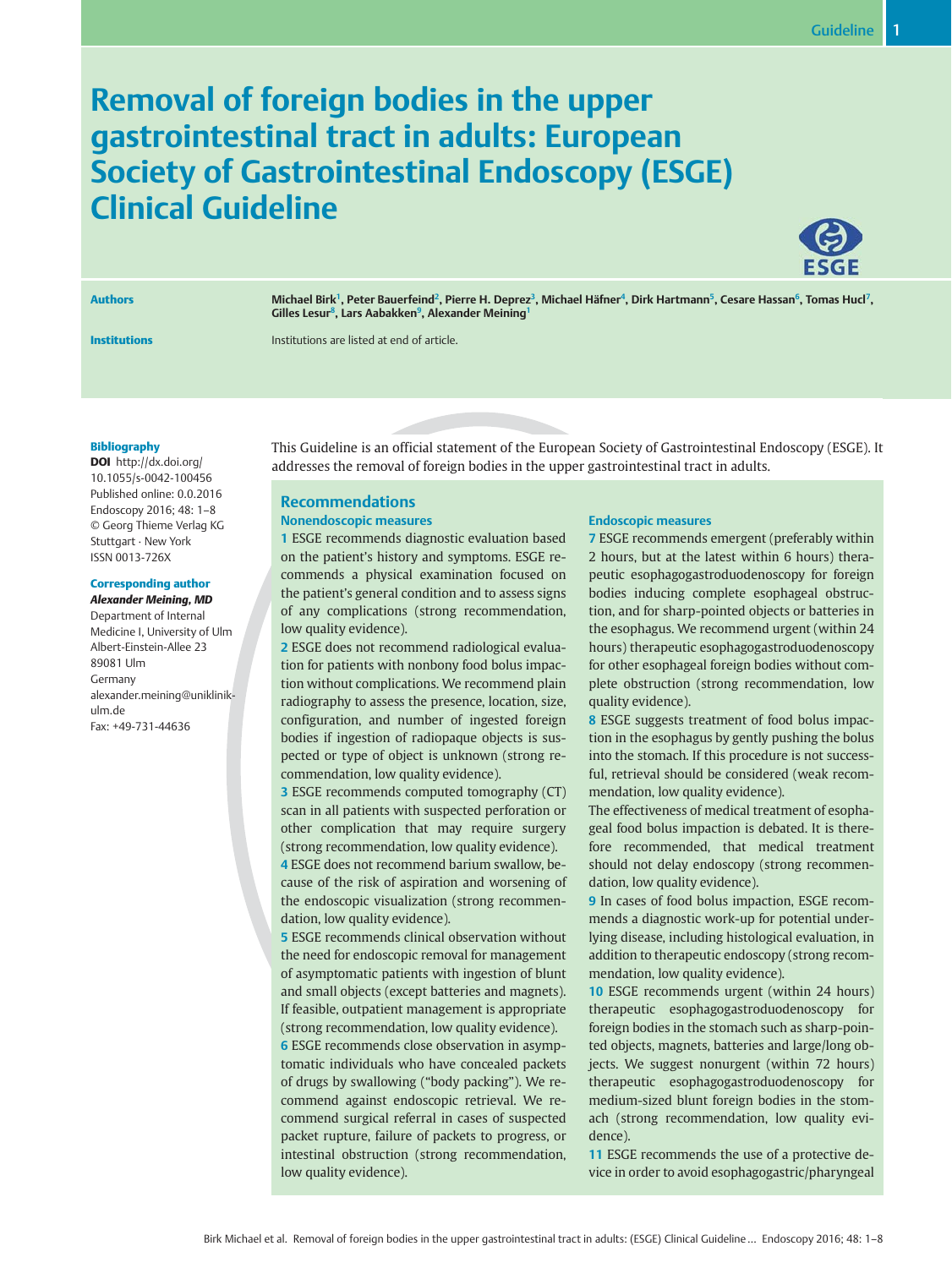damage and aspiration during endoscopic extraction of sharppointed foreign bodies. Endotracheal intubation should be considered in the case of high risk of aspiration (strong recommendation, low quality evidence).

12 ESGE suggests the use of suitable extraction devices according to the type and location of the ingested foreign body (weak recommendation, low quality evidence).

13 After successful and uncomplicated endoscopic removal of ingested foreign bodies, ESGE suggests that the patient may be discharged. If foreign bodies are not or cannot be removed, a case-by-case approach depending on the size and type of the foreign body is suggested (weak recommendation, low quality evidence).

## Abbreviations

| <b>CT</b>       | computed tomography                              |
|-----------------|--------------------------------------------------|
| ESGE            | European Society of Gastrointestinal Endoscopy   |
| <b>GRADE</b>    | Grading of Recommendations Assessment,           |
|                 | Development and Evaluation                       |
| <b>NASPGHAN</b> | North American Society for Pediatric Gastroente- |
|                 | rology, Hepatology and Nutrition                 |
|                 |                                                  |

# Introduction

#### v,

Foreign body ingestion and food bolus impaction are encountered commonly in clinical practice. The majority of foreign body ingestions occur in the pediatric population. Most ingested foreign bodies (80%-90%) pass spontaneously. However, approximately 10 %–20 % of cases of foreign body ingestion require endoscopic removal, while less than 1% will need surgery for foreign body extraction or to treat complications [1–7]. This Guideline aims to provide endoscopists with a comprehensive review of diagnostic and therapeutic treatment options for swallowed foreign bodies in adults. For the management of ingested foreign bodies in children we refer to the clinical report of the NASPGHAN Endoscopy Committee [8].

# **Methods**

#### v,

The European Society of Gastrointestinal Endoscopy (ESGE) commissioned this Guideline and appointed a guideline leader (A.M.) who invited the listed authors to participate in the project development. The guideline development process included meetings and online discussions among members of the guideline committee during January 2015 and July 2015. Key questions were prepared by the coordinating team (A.M. and M. B.). A systematic literature search in PubMed/MEDLINE and the Cochrane Library was conducted using the search terms "foreign body AND ingestion AND gastrointestinal NOT child" and "foreign bodies AND endoscopy AND gastrointestinal NOT child" to identify publications since 2000 on this topic, to prepare evidence-based statements on the key questions. Articles were first selected by title, their relevance was then assessed by reviewing full-text articles, and publications with content that was considered irrelevant were excluded. All selected articles were graded by the level of evidence and strength of recommendation according to the Grading of Recommendations Assessment, Development and

| Classification of swallowed foreign bodies.<br>Table 1 |                                                                                                                             |  |
|--------------------------------------------------------|-----------------------------------------------------------------------------------------------------------------------------|--|
| <b>Type</b>                                            | <b>Examples</b>                                                                                                             |  |
| <b>Blunt objects</b>                                   | Round objects: coin, button, toy<br>Batteries, magnets                                                                      |  |
| Sharp-pointed<br>objects                               | Fine objects: needle, toothpick, bone, safety-pin,<br>glass pieces<br>Sharp irregular objects: partial denture, razor blade |  |
| Long objects                                           | Soft objects: string, cord<br>Hard objects: toothbrush, cutlery, screwdriver, pen,<br>pencil                                |  |
| Food bolus                                             | With or without bones                                                                                                       |  |
| Others                                                 | Packets of illegal drugs                                                                                                    |  |

Evaluation (GRADE) system. Evidence tables were generated for each key question, summarizing the level of evidence of the available studies. Draft proposals were presented to the entire group for general discussion and voting during a plenary meeting held in July 2015 (Munich, Germany).

In August 2015, a draft prepared by M.B. and A.M. was sent to all group members. After agreement on a final version, the manuscript was submitted to the journal Endoscopy for publication. The journal subjected the manuscript to peer review, and the manuscript was amended to take into account the reviewers' comments. The final revised manuscript was agreed upon by all the authors.

# Recommendations and statements

#### **V**

# Foreign body ingestion and food bolus impaction

Ingestion of true foreign bodies (i. e. nonfood objects) occurs more frequently in children than in adults. In adults, esophageal food bolus impaction is a much more common problem with an estimated annual incidence of 13/100 000 people [9]. True foreign body ingestion in adults, either intentional or unintentional, appears more often in the elderly population; in patients with psychiatric disorders developmental delay, or alcohol intoxication; and in prisoners seeking secondary gain [1–7]. A classification of foreign bodies is listed in **O Table 1**; some examples are shown in **O** Fig.1.

# Nonendoscopic measures

ESGE recommends diagnostic evaluation based on the patient's history and symptoms. ESGE recommends a physical examination focused on the patient's general condition and to assess signs of any complications (strong recommendation, low quality evidence).

For communicative adults, history of ingestion including timing, type of ingested foreign body and onset of symptoms is usually reliable. In mentally impaired adults and in cases of intentional foreign body ingestion for secondary gain (e. g. by prisoners), a medical evaluation can be difficult. Patients with esophageal foreign bodies, particularly impacted food boluses, are almost always symptomatic and can specify the onset of symptoms and localize discomfort exactly. However, the area of discomfort often does not correlate with the site of impaction [1, 2, 4, 10]. Esophageal foreign bodies result in symptoms such as dysphagia, odynophagia, or retrosternal pain; sore throat, foreign body sensation, retching, and vomiting are also very common. Respiratory symptoms include choking, stridor, or dyspnea and can result from as-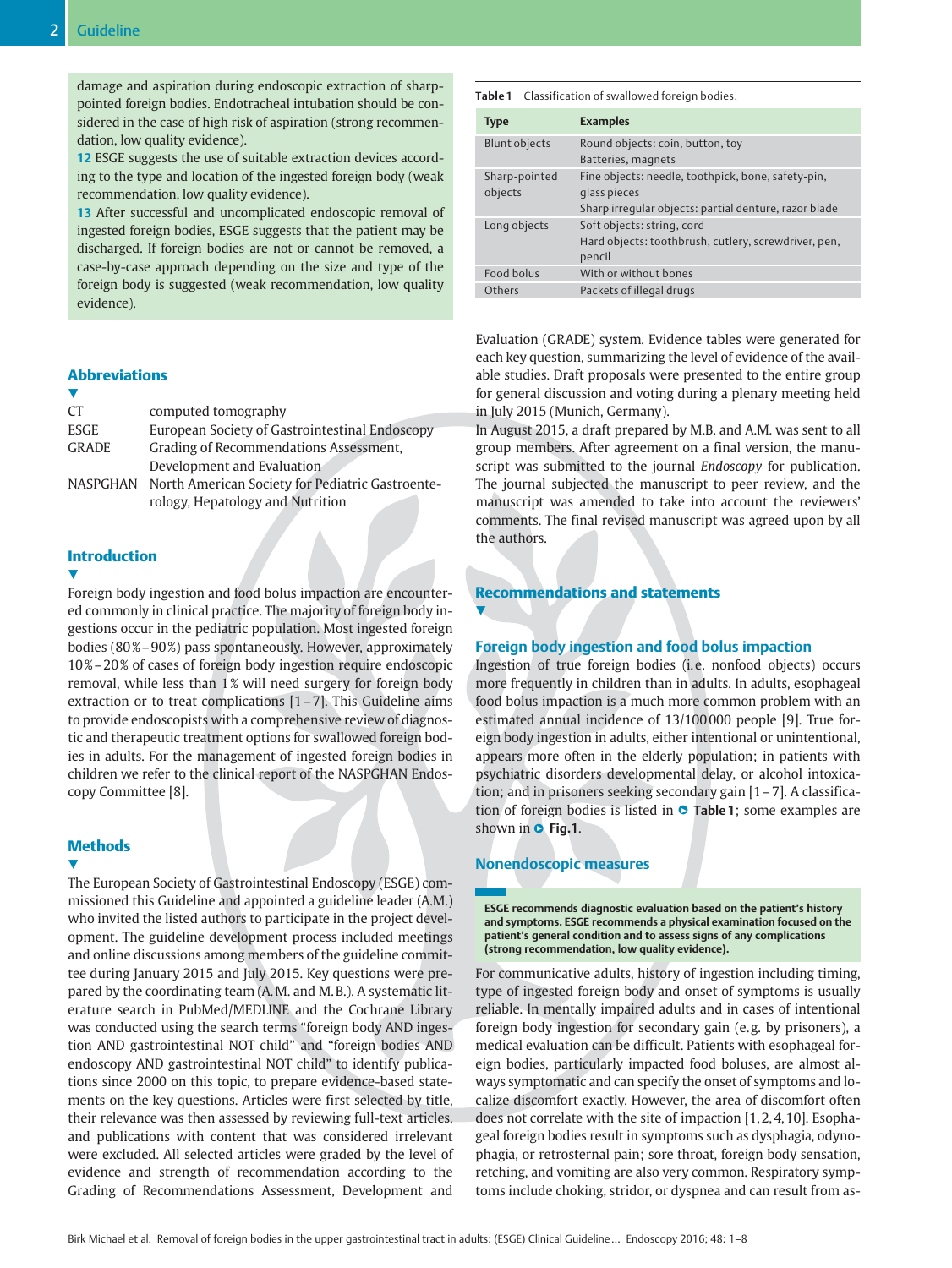

piration of saliva or from tracheal compression by the foreign body. Hypersalivation and inability to swallow any liquids are suspicious for complete esophageal obstruction [3–7, 10–15]. When the foreign body has passed the esophagus, the majority of patients remain asymptomatic but a sensation of foreign body, with dysphagia, can persist for several hours and thus can mimic a persisting foreign body impaction.

Physical examination is mandatory to detect ingestion-related complications such as small-bowel obstruction. Symptoms indicating perforation include fever, tachycardia, peritonitis, subcutaneous crepitus, and swelling of the neck or chest. Lung examination should be performed to assess the presence of wheezing or aspiration [2–7].

ESGE does not recommend radiological evaluation for patients with nonbony food bolus impaction without complications. We recommend plain radiography to assess the presence, location, size, configuration, and number of ingested foreign bodies if ingestion of radiopaque objects is suspected or type of object is unknown (strong recommendation, low quality evidence).

When a history of foreign body ingestion is elicited, a radiographic evaluation of the neck, chest and abdomen is recommended to assess the presence, location, size, configuration, and number of ingested objects. Furthermore, complications such as aspiration, free mediastinal/peritoneal air, or subcutaneous emphysema can be detected  $[1 - 7, 10 - 14, 16 - 20]$ . To minimize exposure to radiation, plain radiography is recommended as the initial screening method, but false-negative rates are as high as 47 % [5]. Therefore, biplanar radiography is recommended if the object is not detected on plain radiographs.

Most true foreign bodies can be identified radiographically; however, thin metal objects, wood, plastic, and glass, and fish or chicken bones are not readily seen (**O Table2**). For radiographic evaluation of food bolus impaction, false-negative rates of about 87 % have been reported, so X-ray is not sufficient and not requirTable 2 Classification of foreign bodies according to their radiodensity.

| Radiodensity                                         | Foreign body                                                                          |
|------------------------------------------------------|---------------------------------------------------------------------------------------|
| <b>Can mostly</b> be identified on<br>radiography    | True foreign bodies (i.e. nonfood objects)<br>Steak bones                             |
| Cannot (regularly) be iden-<br>tified on radiography | Food bolus<br>Fish or chicken bones<br>Wood<br>Plastic<br>Glass<br>Thin metal objects |
|                                                      |                                                                                       |

ed in patients with nonbony food bolus impaction and without clinical signs of perforation [1–7, 10, 11, 13, 14, 16–18].

ESGE recommends computed tomography (CT) scan in all patients with suspected perforation or other complication that may require surgery (strong recommendation, low quality evidence).

In adults, fish bones and other bone fragments are the most commonly ingested foreign bodies and are likely to become lodged in the upper esophagus with a high risk of perforation  $[1-3, 6, 7, 11, 1]$ 14, 15, 21]. However, radiography does not always reliably detect radiolucent foreign bodies, especially fish bones. Even when fish bones are sufficiently radiopaque to be visualized on radiographs, large soft-tissue masses and fluid can obscure the minimal calcium content of the bone, particularly in obese patients [22]. Results of a prospective study with 358 patients who had swallowed fish bones revealed that radiography had a sensitivity of only 32 % [23]. In these cases, CT scan, with a sensitivity from 90% to 100% and a specificity of 93.7% to 100%, is significantly superior to radiography [6, 17, 18, 22, 24].

If perforation is suspected based on the clinical or radiological findings, CT is indicated. With CT, the shape, size, location, and depth of the impacted foreign body and the surrounding tissue can be visualized, which is important in determining treatment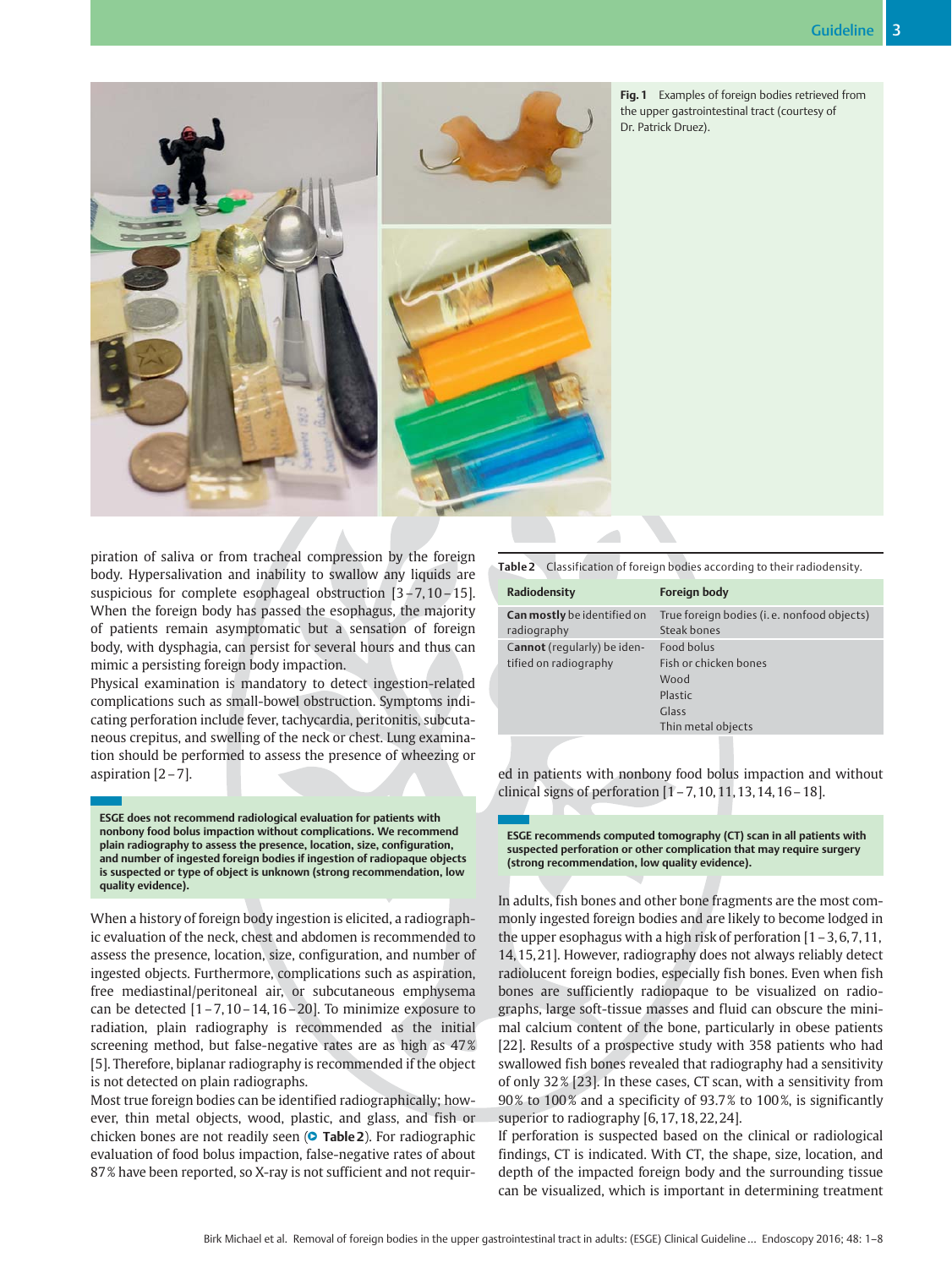options and evaluating the risks of endoscopic management. CT not only provides better anatomic information, but can also detect other complications such as abscess formation, mediastinitis, or aortic/tracheal fistulas [13, 16–19, 24–26].

Another difficulty is that the presence of free gas under the diaphragm is almost never seen in foreign body perforation of the gastrointestinal tract. Because the perforation is caused by impaction and progressive erosion of the foreign body through the intestinal wall, the site of perforation becomes covered by fibrin, omentum, or adjacent loops of bowel. This limits the passage of large amounts of intraluminal air into the peritoneal cavity. Free intraperitoneal air is therefore a poor radiologic sign. The region of perforation can be identified on CT scan as a thickened intestinal segment, localized pneumoperitoneum, regional fatty infiltration, or associated intestinal obstruction [26].

Besides for perforation, there are indications for surgical treatment in foreign body ingestion in cases of complications that cannot be resolved endoscopically (e. g. bleeding) or after unsuccessful attempts at endoscopic recovery. Impaction of the foreign body out of endoscopic reach and small-bowel obstruction also require surgery.

ESGE does not recommend barium swallow because of the risk of aspiration and worsening of the endoscopic visualization (strong recommendation, low quality evidence).

In the setting of radiological diagnostic evaluation, use of a barium swallow is not recommended because of the risk of aspiration and because coating of the foreign body and esophageal mucosa with contrast interferes with endoscopic visualization  $[1 - 5,$ 18, 19]. If an esophageal foreign object is assumed to be present but cannot be detected on plain radiography, oral administration of a water-soluble radiocontrast medium (e.g. Gastrografin; Bracco Diagnostics Inc.) can be considered, except when esophageal obstruction is suspected clinically. In the latter cases, watersoluble agents are contraindicated because they are hypertonic and can cause pulmonary edema if aspirated [7]. Generally, radiocontrast evaluation should not delay any necessary endoscopic procedure.

ESGE recommends clinical observation without the need for endoscopic removal for management of asymptomatic patients with ingestion of blunt and small objects (except batteries and magnets). If feasible, outpatient management is appropriate (strong recommendation, low quality evidence).

The majority of ingested foreign bodies (80%-90%) pass through the gastrointestinal tract spontaneously and without complications [1–3, 6, 7, 27]. Impaction, perforation, or obstruction often occur at areas of physiological narrowing or angulations. Areas of physiological narrowing include the upper esophageal sphincter, aortic arch, left main stem bronchus, lower esophageal sphincter, pylorus, ileocecal valve, and anus; the duodenal sweep is a physiological angulation. Once foreign bodies have traversed the esophagus, most objects pass within 4–6 days, or in rare cases in up to 4 weeks. Generally, objects greater than 2–2.5 cm in diameter will not pass through the pylorus or ileocecal valve and objects longer than 5–6 cm will not pass through the duodenal sweep [1, 2, 7, 20, 27].

Conservative outpatient management by means of clinical observation is appropriate for asymptomatic patients with blunt objects in the stomach that are smaller than 2–2.5 cm in diameter and 5–6 cm in length. Patients should be instructed to be aware

of signs of perforation or small-bowel obstruction and to observe their stools continuously. In the absence of symptoms, weekly radiographs are sufficient to document the progression of the foreign body. If the foreign body fails to pass beyond the stomach within  $3-4$  weeks, it should be extracted endoscopically  $[1-3, 6, 1]$ 7, 27].

ESGE recommends close observation in asymptomatic individuals who have concealed packets of drugs by swallowing ("body packing"). We recommend against endoscopic retrieval. We recommend surgical referral in cases of suspected packet rupture, failure of packets to progress, or intestinal obstruction (strong recommendation, low quality evidence).

The term "body packing" refers to smuggling of drugs by concealment in the gastrointestinal tract. Illegal drugs (most often cocaine or heroin) are packed within latex condoms or balloons and are swallowed or inserted into the rectum in several parcels. The packets can usually be seen radiographically. Rupture and leakage of the contents can lead to fatal intoxication. Therefore, endoscopic removal should not be attempted and a conservative approach is recommended instead, comprising inpatient treatment, clinical observation, whole bowel irrigation, and radiographic follow-up for observing passage of the parcels. Since the failure rate of the conservative approach is only  $2\% - 5\%$ , it is always advisable in asymptomatic individuals with "body packed" drugs. Symptomatic individuals present signs of either intoxication or bowel obstruction and will require surgery. In cases of impaction of the packets in the bowel, surgical referral is also indicated  $[1 - 3, 6, 7]$ .

# Endoscopic measures

ESGE recommends emergent (preferably within 2 hours, but at latest within 6 hours) therapeutic esophagogastroduodenoscopy for foreign bodies inducing complete esophageal obstruction, and for sharp-pointed objects and batteries in the esophagus. We recommend urgent (within 24 hours) therapeutic esophagogastroduodenoscopy for other esophageal foreign bodies without complete obstruction (strong recommendation, low quality evidence).

Esophageal foreign objects and food bolus impacted in the esophagus should be removed within 24 hours because delay decreases the likelihood of successful removal and increases the risk of complications [1–7, 21]. The risk for major complications (i. e., perforation with or without mediastinitis, retropharyngeal abscess and aortoesophageal fistula) increases 14.1 times with foreign bodies impacted for more than 24 hours in the esophagus [28].

Patients with clinical signs of complete esophageal obstruction (i. e., hypersalivation and inability to swallow liquids) have a high risk for aspiration and require an emergent (preferably within 2 hours, but at the latest within 6 hours) endoscopic intervention. The rate of perforation caused by ingested sharp-pointed objects is up to 35 %, therefore it is recommended that these foreign bodies should be extracted from the esophagus in an emergent setting also [1–7, 13, 21, 25, 28, 29]. Button batteries or small disk batteries (as used in watches, hearing aids, calculators, and other small electronic devices) can very quickly cause damage in the esophagus, resulting in perforation or fistula due to pressure necrosis, electrical discharge, or chemical injury. The narrow lumen of the esophagus allows mucosal contact with both poles of the battery with subsequent electrical burns. Furthermore, necrosis can result from leakage of the alkaline substances contained in the battery. Batteries also contain heavy me-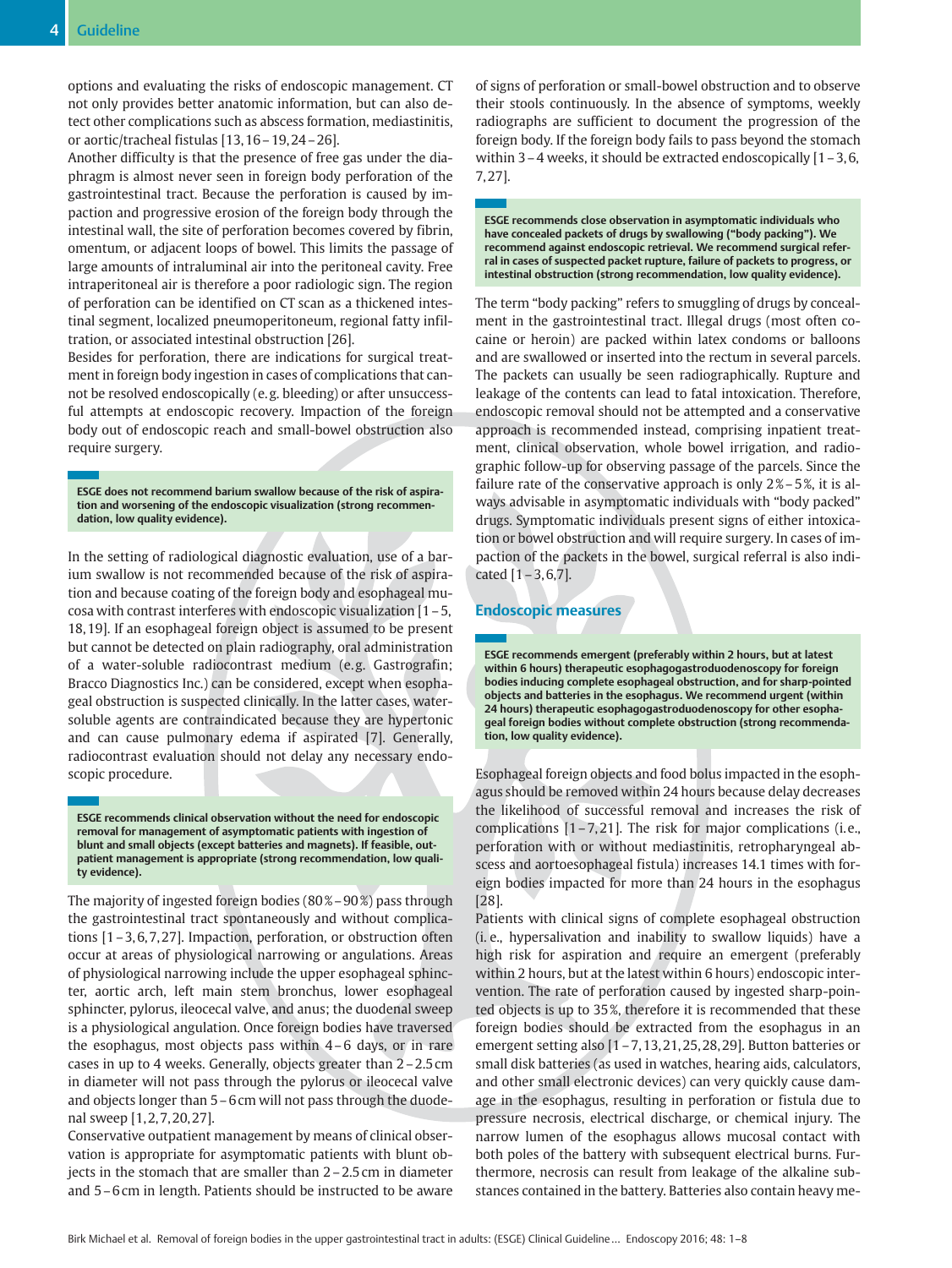tals, but in small amounts that are unlikely to result in toxicity. Ingestion of cylindrical batteries is rare (0.6 % of ingestions) and cause symptoms less frequently [1–3, 5–7, 13].

ESGE suggests treatment of food bolus impaction in the esophagus by gently pushing the bolus into the stomach. If this procedure is not successful retrieval should be considered (weak recommendation, low quality evidence).

The effectiveness of medical treatment of esophageal food bolus impaction is debated. It is therefore recommended, that medical treatment should not delay endoscopy (strong recommendation, low quality evidence).

The primary method to treat food bolus impaction is the push technique, with success rates of over 90% and minimal complications. Before the food bolus is pushed into the stomach, an attempt to bypass the bolus with the endoscope should be made to assess any obstructive esophageal pathology beyond the impacted food. Even if this is not possible, most food boluses can be safely pushed into the stomach by using air insufflation and gentle pushing pressure. Placing the endoscope on the right side of the bolus may allow an easier and safer passage into the stomach because the gastroesophageal junction angulates to the left of the patient. Larger boluses can be broken apart with an endoscopic accessory before pushing the smaller pieces into the stomach safely.

If significant resistance is encountered, pushing should not be continued because of the high incidence of underlying esophageal pathology. Applying excessive force in these cases will lead to an increased risk of perforation. Impacted food boluses that cannot be pushed into the stomach, especially those containing bones or sharp edges, must be treated with en bloc retrieval or piecemeal removal after fragmentation, using different types of grasping forceps, polypectomy snares, retrieval net, or Dormia basket [1–7, 10, 14, 29, 30, 31].

Medical treatment of esophageal food bolus impaction with glucagon has been investigated in several studies [1–4, 32–34]. Whether a similar effect can be achieved by using butylscopolamine has not been studied and remains questionable. The utility of glucagon in easing the passage of the bolus into the stomach has been reported to be variable and there seems to be less success in the setting of a fixed anatomic obstruction. Esophageal food bolus impaction is frequently associated with an esophageal anatomic abnormality (e. g. strictures): thus medical treatment will not be very effective in most cases and should therefore not delay endoscopic removal. Although the success rate with glucagon is low, some authors recommend its use as an initial therapy for esophageal food bolus impaction because of its safety and limited side-effect profile. However, the use of glucagon is commonly associated with nausea and vomiting and could potentially increase the risk of perforation and aspiration in the presence of a severe impaction.

In cases of food bolus impaction, ESGE recommends a diagnostic work-up for potential underlying disease, including histological evaluation, in addition to therapeutic endoscopy (strong recommendation, low quality evidence).

An underlying esophageal pathology is found in more than 75 % of patients presenting with food bolus impaction [1–7, 10, 12, 14, 15, 19, 25]. The most frequently associated abnormalities are esophageal (mainly peptic) strictures (more than 50 %) and eosinophilic esophagitis (about 40 %). Less frequently, esophageal cancer or esophageal motility disorders, such as achalasia, diffuse esophageal spasm, and nutcracker esophagus, are causes of food bolus impaction. Lack of appropriate follow-up for patients has been shown to be a predictor for recurrent food impactions [5]. Therefore, in all patients a diagnostic work-up after extraction of foreign bodies is recommended to detect any underlying disease [14, 29].

Typical endoscopic features in individuals suffering from eosinophilic esophagitis are longitudinal and vertical furrows, trachealization of the esophagus, esophageal edema, and mucosal fragility ("crêpe paper esophagus"). The presence of white exudates is an additional typical finding and these are thought to be clusters of eosinophils. Fixed rings and strictures are complications of eosinophilic esophagitis and potentially result in permanent narrowing of the esophagus. However, in about 10% of patients the findings are either very subtle or the esophagus appears normal. Biopsies of the upper, middle, and lower thirds of the esophagus, and from those areas where visible white exudates suggest nests of eosinophils, should be obtained at the initial procedure or in a repeat endoscopy to evaluate for eosinophilic esophagitis [30, 35–37]. Esophageal strictures or Schatzki rings can be safely and effectively dilated concurrently in the absence of substantial mucosal damage. Often there is mucosal abrasion or erythema as a result of the food having been lodged in the esophagus for an extended period. In this case, the patient should be prescribed proton pump inhibitor therapy with dilation being performed 2–4 weeks later [3–7].

ESGE recommends urgent (within 24 hours) therapeutic esophagogastroduodenoscopy for foreign bodies in the stomach such as sharp-pointed objects, magnets, batteries, and large/long objects. We suggest nonurgent (within 72 hours) therapeutic esophagogastroduodenoscopy for medium-sized blunt foreign bodies in the stomach (strong recommendation, low quality evidence).

Although the majority of sharp-pointed objects in the stomach will pass without incident, the risk of complications is as high as 35 %. Therefore, it is recommended to retrieve a sharp-pointed object in the stomach or proximal duodenum endoscopically if this can be accomplished safely, considering the patient's fasting status and risk of aspiration [2, 6, 7].

Because of the attracting forces between ingested magnets or between a single magnet and metallic foreign bodies swallowed at the same time, ingestion of magnets can cause pressure necrosis, fistula, perforation, occlusion, or volvulus. Urgent (within 24 hours) endoscopic removal is recommended even if only one magnet is evident on radiographs or the patient's history suggests ingestion of only one magnet. Additional, undetected magnets or other ingested metal objects together with a magnet can lead to severe gastrointestinal injury [1–3, 5].

Some authors suggest endoscopic retrieval of batteries beyond the esophagus emergently, others only when there are coexisting signs of gastrointestinal injury  $[1-3, 5-7]$ . Most button and small disk batteries in the stomach will pass the gastrointestinal tract without any complications. The risk of electrical burns resulting from ingested batteries in the stomach is low compared with the risk from batteries lodged in the esophagus. Taking into account the danger of liquefaction necrosis due to battery leakage, removal of batteries from the stomach within 24 hours seems to be appropriate. Once the duodenum has been passed, 85 % pass through the remaining intestine within 72 hours.

Medium-sized foreign bodies with a diameter wider than 2– 2.5 cm will normally not pass the pylorus and should retrieved.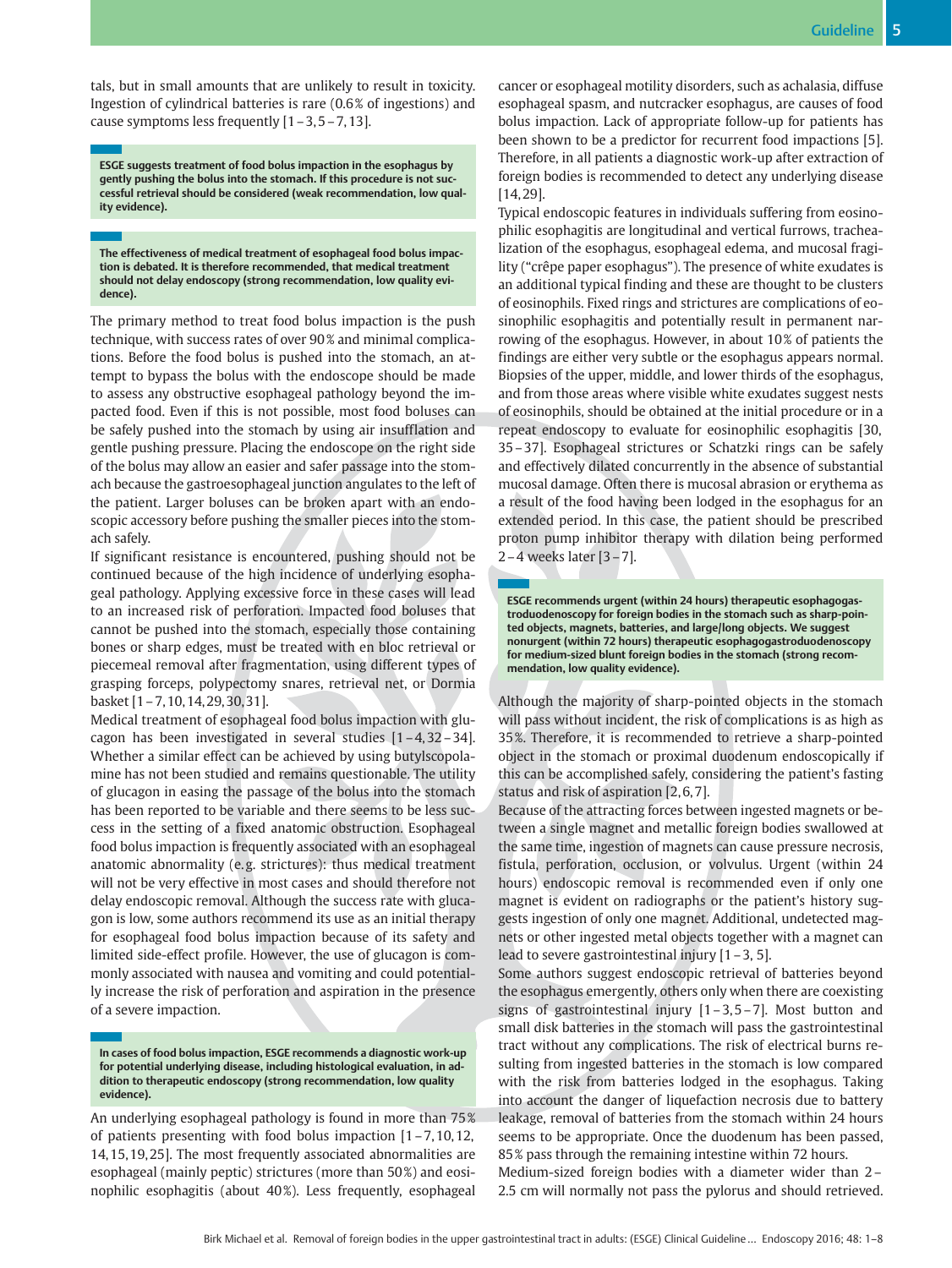Table 3 Timing of endoscopic intervention in foreign body ingestions: emergent is preferably within 2 hours, but at latest within 6 hours; urgent, within 24 hours; nonurgent, within 72 hours.

| Object type                                               | <b>Location</b>     | <b>Timing</b>                                                            |
|-----------------------------------------------------------|---------------------|--------------------------------------------------------------------------|
| Battery                                                   | Esophagus           | Emergent                                                                 |
|                                                           | Stomach/small bowel | Urgent                                                                   |
| Magnet                                                    | Esophagus           | Urgent                                                                   |
|                                                           | Stomach/small bowel | Urgent                                                                   |
| Sharp-pointed foreign body                                | Esophagus           | Emergent                                                                 |
|                                                           | Stomach/small bowel | Urgent                                                                   |
| Blunt and small foreign body < 2 - 2.5 cm diameter        | Esophagus           | Urgent                                                                   |
|                                                           | Stomach/small bowel | Nonurgent                                                                |
| Blunt and medium-sized foreign body > 2 - 2.5 cm diameter | Esophagus           | Urgent                                                                   |
|                                                           | Stomach/small bowel | Nonurgent                                                                |
| Large foreign body > 5 - 6 cm                             | Esophagus           | Urgent                                                                   |
|                                                           | Stomach/small bowel | Urgent                                                                   |
| Food bolus                                                | Esophagus           | Emergent (urgent if without symptoms or<br>without complete obstruction) |

Objects longer than 5–6 cm usually become lodged in the duodenal curve and must be removed as an urgent procedure because of a risk of perforation in 15 %–35 % of cases. An overview on timing of endoscopy according to the type of ingested foreign body and its location in the gastrointestinal tract is given in  $\bullet$  Table 3  $[1-3, 5-7]$ .

ESGE recommends the use of a protective device in order to avoid esophagogastric/pharyngeal damage and aspiration during endoscopic extraction of sharp-pointed foreign bodies. Endotracheal intubation should be considered in the case of high risk of aspiration (strong recommendation, low quality evidence).

Airway protection is of special concern during foreign body removal and food bolus extraction. Standard-sized overtubes that extend past the upper esophageal sphincter not only protect the airways but also facilitate passage of the endoscope during removal of multiple objects or during piecemeal extraction of an impacted food bolus. Endotracheal intubation may be needed if the patient is not cooperative or if there is a high risk of aspiration (i. e., full stomach, proximal esophageal location of the foreign body, food bolus impaction).

Overtubes also help to protect the esophageal/pharyngeal mucosa from lacerations during retrieval of sharp objects (**O Fig.2**). Longer overtubes of 45–60 cm that extend past the lower esophageal sphincter should be used during removal of sharp-pointed objects distal to the esophagus. Use of a transparent cap or latex rubber hood (**O Fig.3**) is recommended to prevent mucosal injury from sharp-pointed objects if there is no overtube available. There is one randomized controlled trial demonstrating that transparent cap-assisted endoscopy is a safe and effective method in the management of foreign bodies in the upper esophagus, with a significantly shorter operation time and clearer visual field compared with conventional esophagogastroduodenoscopy  $[2 - 7, 12, 29, 38]$ .

ESGE suggests the use of suitable extraction devices according to the type and location of the ingested foreign body (weak recommendation, low quality evidence).

Flexible endoscopy is the best diagnostic and therapeutic approach in the management of foreign bodies and food bolus impaction in the upper gastrointestinal tract, with success rates greater than  $95\%$  and complication rates of  $0\% - 5\%$  [2,3,5,6,11,





Fig. 3 Latex rubber hood used to prevent mucosal injury during retrieval of a scalpel blade.

12, 14, 19, 25, 29, 39]. The choice of retrieval device is determined by the size and shape of the foreign body (**O** Table 4; **O** Fig. 4 and **• Fig. 5**), by the endoscope length and instrument channel, and by the endoscopist's preference and practice. Removal of foreign bodies with standard biopsy forceps is rarely successful because of the forceps' small opening width, and cannot therefore be recommended [3]. Retrieval forceps have a large variety of jaw configurations: rat-tooth, alligator-tooth, or shark-tooth. Retrieval graspers with two to five prongs can be useful for retrieving soft objects, but not for harder or heavy objects because the grip is not secure enough. Polypectomy snares are widely available and inexpensive. Endoscopic baskets may be useful for round objects, and retrieval nets or bags can provide a more secure grasp for some foreign bodies (coins, batteries, magnets) and for en bloc removal of food boluses.

With sharp objects, the foreign body should be grasped in such a position that the sharp or pointed end trails distally to the endoscope, thus lowering the risk of a procedure-related perforation or mucosal damage during extraction. Long foreign bodies must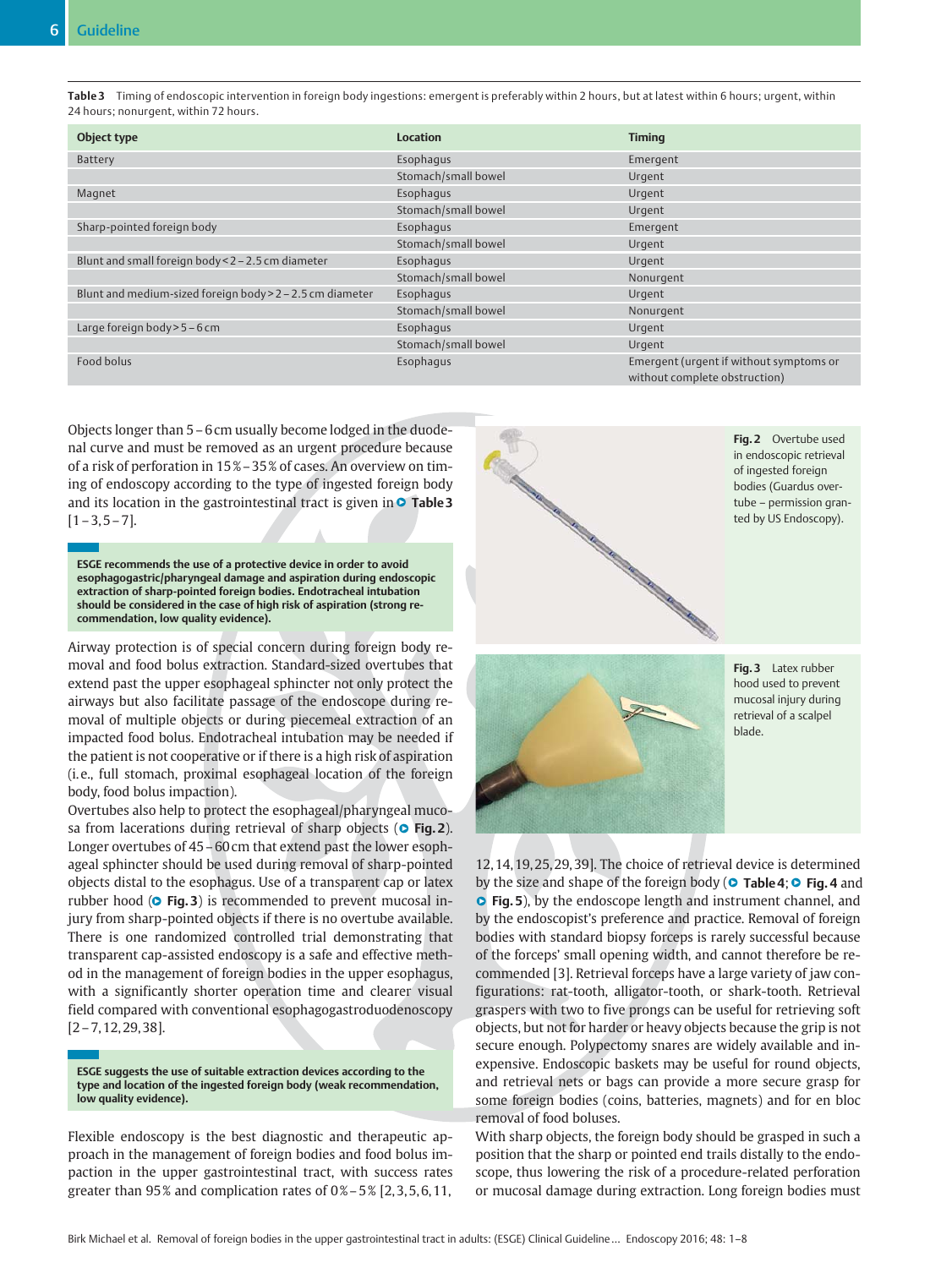

#### Table 4 Overview of retrieval devices.

| Object type                | Appropriate retrieval devices                                                                       |
|----------------------------|-----------------------------------------------------------------------------------------------------|
| <b>Blunt objects</b>       | Grasping forceps, retrieval graspers, polypectomy snare,<br>basket, retrieval net                   |
| Sharp-poin-<br>ted objects | Grasping forceps, polypectomy snare, basket, retrieval<br>net<br>Transparent cap, latex rubber hood |
| Long objects               | Polypectomy snare, basket                                                                           |
| Food bolus                 | Grasping forceps, retrieval graspers, polypectomy snare,<br>basket, retrieval net                   |

be grabbed at the very end of the object to allow retrograde removal through the esophagus. Grasping the object near the center would turn the object so that its length was radially across the lumen, preventing it from being pulled through the sphincters and the esophagus.

Before endoscopy, it is useful to practice grasping an object similar in shape to the ingested foreign body, using different accessories to determine the most appropriate available retrieval device [2–7].

After successful and uncomplicated endoscopic removal of ingested foreign bodies, ESGE suggests that the patient may be discharged. If foreign bodies are not or cannot be removed, a case-by-case approach depending on the size and type of the foreign body is suggested (weak recommendation, low quality evidence).

Most patients with foreign body ingestion or food bolus impaction can be treated as outpatients after endoscopic therapy. Consideration should be given to admitting patients for observation after technically difficult extraction, when there has been ingestion of multiple objects or foreign bodies associated with a high risk for complications (i. e., sharp-pointed objects, batteries, magnets, objects larger than 5–6 cm), and when there is extensive mucosal injury due to the foreign body ingestion or endoscopic treatment.

If the foreign body cannot be retrieved endoscopically, inpatient treatment and close clinical observation is mandatory for sharppointed objects and batteries. Radiographic follow-up examinations should be performed to assess the object's passage through the gastrointestinal tract. Daily radiographs are recommended for sharp-pointed objects. For batteries beyond the duodenum, plain radiography every 3–4 days is adequate. Surgery must be considered for removal of dangerous foreign bodies that have